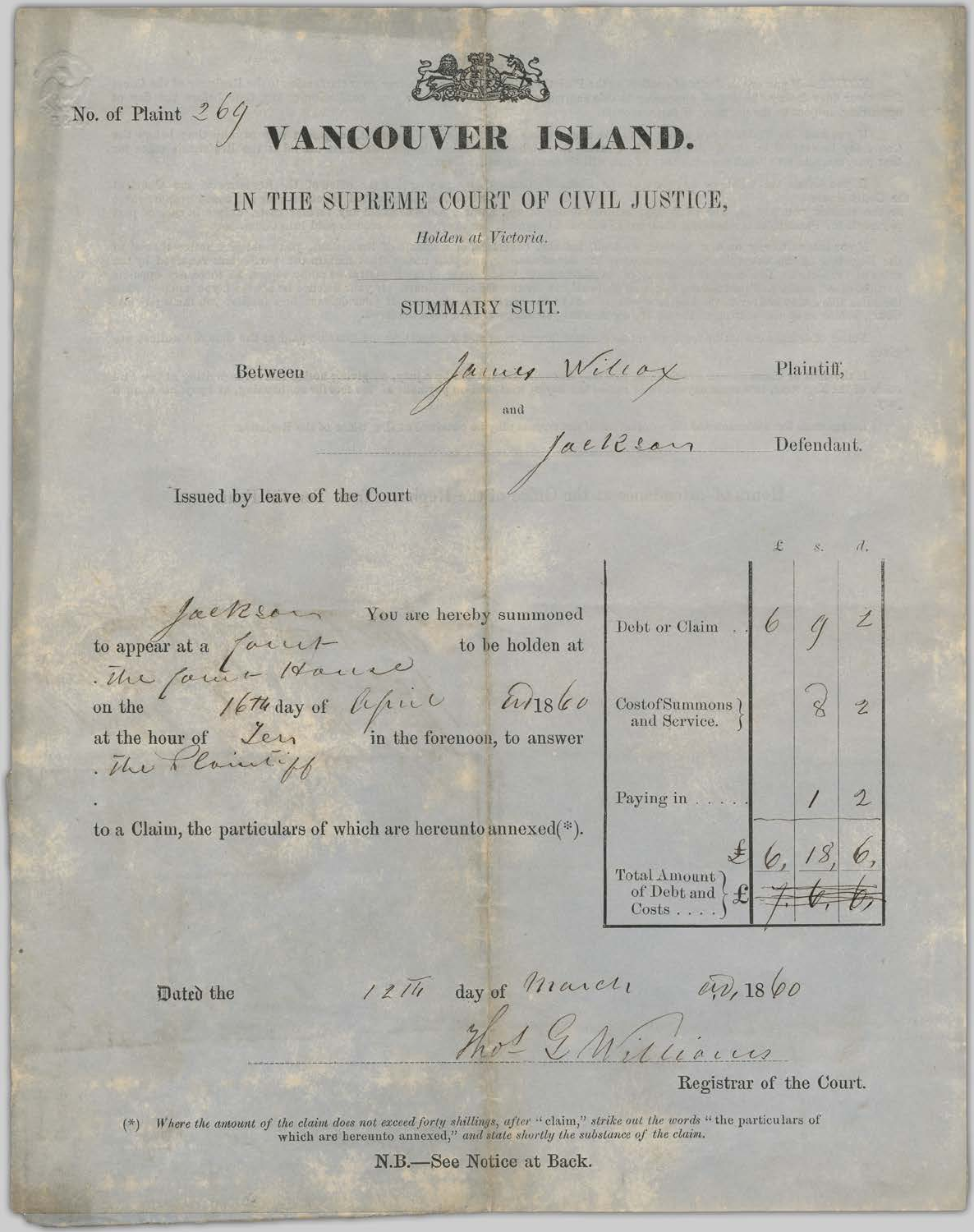NOTICE.-If you are desirous of confessing the Plaintiff's claim, you must deliver your confession to the Registrar of the Court five clear days before the day of appearing to this summons; but you may enter your confession at any time before the day of appearing, subject to the payment of further costs.

If you and the Plaintiff can agree as to the amount due and the mode of payment, judgment may at any time before the<br>Court day be entered by the Registrar of the Court. In which case you and the plaintiff must attend at th

If you admit the whole or any part of the Plaintiff's demand, by paying into the office of the Registrar of the Court at the amount so admitted, together with the costs, proportionate the Court House to the amount you pay in, five clear dayr before the day of appearance, you will avoid any further costs, unless in case of part payment, the Plantiff, at the hearing, shall prove a demand against you exceeding the sum so paid into Court.

If you intend to rely on as a defence, a set-off, infancy, coverture, or a statute of limitations, you must give notice thereof to the Registrar of the Court five clear days before the day of hearing, and your notice must rules of the Court. You must also, in any of the above cases, then deliver to the Registrar as many copies, as there are opposite parties, of the notice and particulars, and an additional one for the use of the Court. If your defence be a set-off, you must, within<br>the same time, also deliver to the Registrar a statement of the particulars thereof. If Court, before or at the hearing of the cause, the amount you allege to have been tendered.

Notice of defence cannot be received unless the fees for entering and transmitting the same be paid at the time the notices are given.

If the debt or claim exceed five pounds, you may have the cause tried by a jury, on giving notice thereof in writing at the said office of the Registrar, two clear days at least before the day of trial, and on payment of the fees for summoning, and payable to such jury.

Summonses for witnesses and the production of documents may be obtained at the Office of the Registrar.

Hours of attendance at the Office of the Registrar from Ten till Four.

Inctoria. S. S. March 12th 1861

Served upon deft<br>personally redsonday

Sudeson y James Wilson

gr. Lo rent of those only

 $231 - 11$